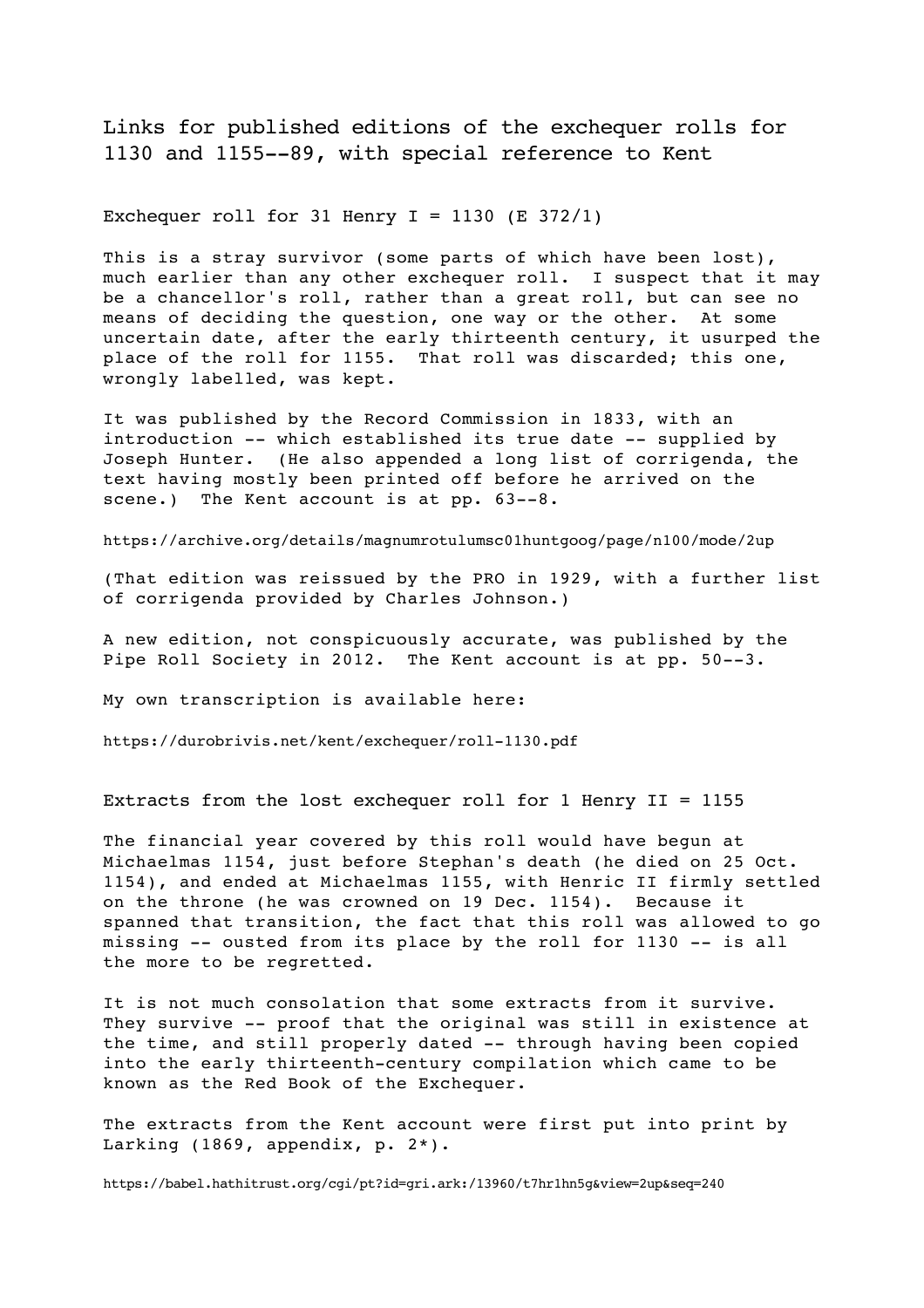An edition of the Red Book was produced by Hubert Hall for the Rolls Series in 1896, and in that edition the extracts from the Kent account are to be found at pp. 648--9.

https://babel.hathitrust.org/cgi/pt?id=mdp.35112105152203;view=2up;seq=344

Great roll of the exchequer for 2 Henry  $II = 1156$  (E 372/2)

The earliest surviving roll which is definitely a great roll. This and the next two rolls were printed for the Record Commission, but the edition was shelved and not released till 1844. (It was reissued by the PRO, without any addition or alteration, in 1930.) The Kent account is at pp. 64--8.

https://archive.org/details/cu31924028014920/page/n75/mode/2up

It is reproduced in full on the KAS website.

https://www.kentarchaeology.org.uk/Research/05/1155/02.htm

Great roll of the exchequer for 3 Henry II = 1157 (E 372/3) Published in 1844. The Kent account is at pp. 101--3. https://archive.org/details/cu31924028014920/page/n111/mode/2up There is a separate account for Dover at p. 108. https://archive.org/details/cu31924028014920/page/n119/mode/2up

Great roll of the exchequer for 4 Henry II = 1158 (E 372/4) Published in 1844. The Kent account is at pp. 179--81. https://archive.org/details/cu31924028014920/page/n189/mode/2up There is a separate account for Dover at p. 185. https://archive.org/details/cu31924028014920/page/n195/mode/2up

The Pipe Roll Society was founded in 1883, with (as the name might suggest) the primary purpose of printing the unprinted exchequer rolls, down to the death of Henric II. Its publications were, at first, modelled closely on those of the Record Commission: they used the same sort of special type, to simulate the appearance of the original.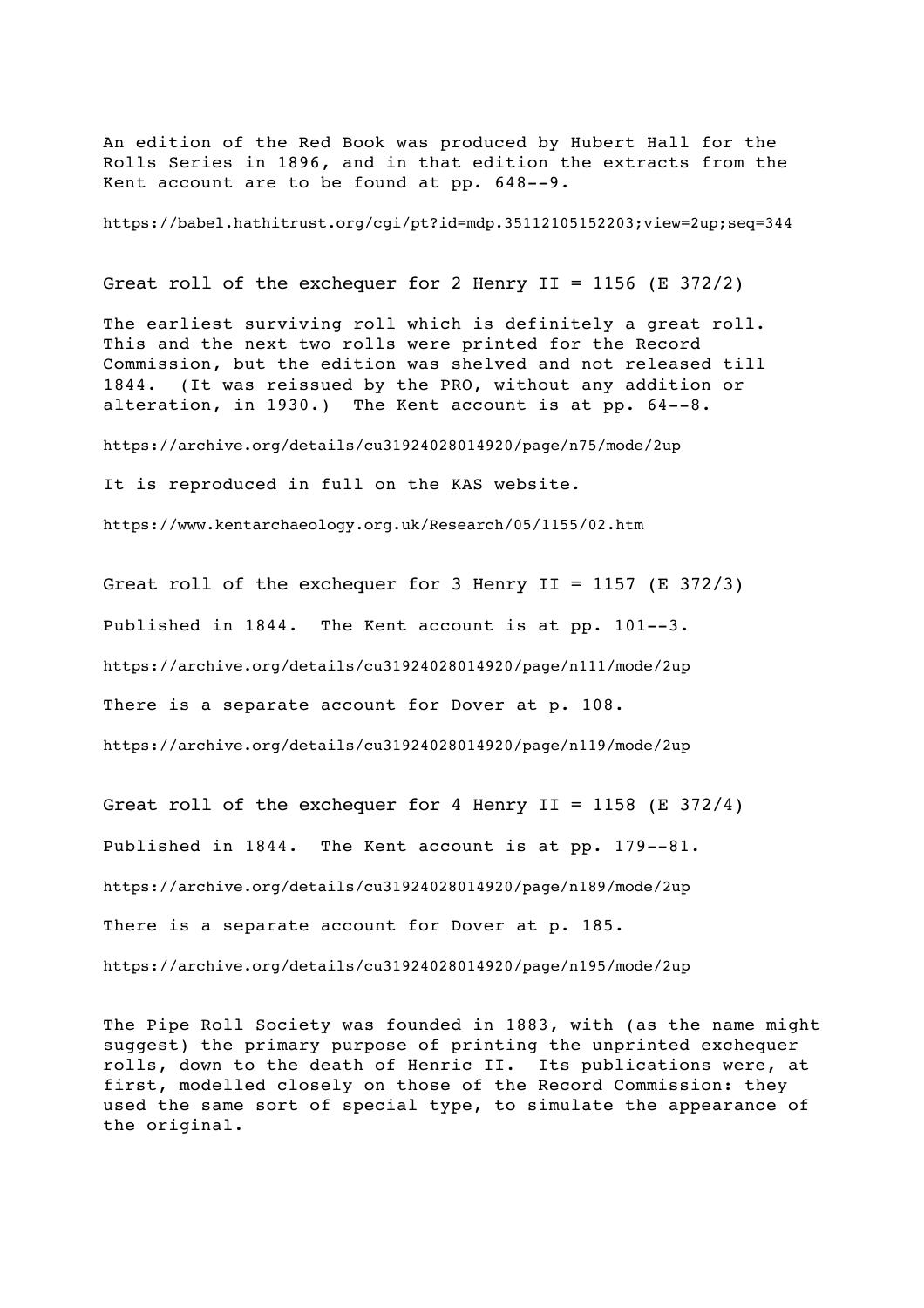Great roll of the exchequer for 5 Henry II = 1159 (E 372/5) Published in 1884 (PRS 1). The Kent account is at pp. 57--9. https://archive.org/details/piperollsociety01pipeuoft/page/56/mode/2up There is a separate account for Dover at p. 61. https://archive.org/details/piperollsociety01pipeuoft/page/60/mode/2up

Great roll of the exchequer for 6 Henry II = 1160 (E 372/6) Published in 1884 (PRS 2). The Kent account is at pp. 53--5. https://archive.org/details/piperollsociety02pipeuoft/page/52/mode/2up

Great roll of the exchequer for 7 Henry II = 1161 (E 372/7) Published in 1885 (PRS 4). The Kent account is at pp. 60--3. https://archive.org/details/piperollsociety04pipeuoft/page/60/mode/2up

Chancellor's roll for 8 Henry II =  $1162$  (E 372/8)

The only surviving roll for this year, though classed as one of the great rolls, is actually a chancellor's roll -- the earliest roll of the kind (with the possible exception of the roll for 1130).

The roll was published in 1885 (PRS 5). The Kent account is at pp. 52--5.

https://archive.org/details/publications05pipeuoft/page/52/mode/2up

Great roll of the exchequer for 9 Henry II = 1163 (E 372/9)

The chancellor's roll for this year is also extant, numbered (mistakenly) as the first of its kind (E 352/1).

The great roll was published in 1886, with footnotes citing variant readings from the chancellor's roll (PRS 6). The Kent account is at pp. 69--70.

https://archive.org/details/piperollsociety06pipeuoft/page/68/mode/2up

Great roll of the exchequer for 10 Henry II = 1164 (E 372/10) The chancellor's roll for this year is also extant (E 352/2).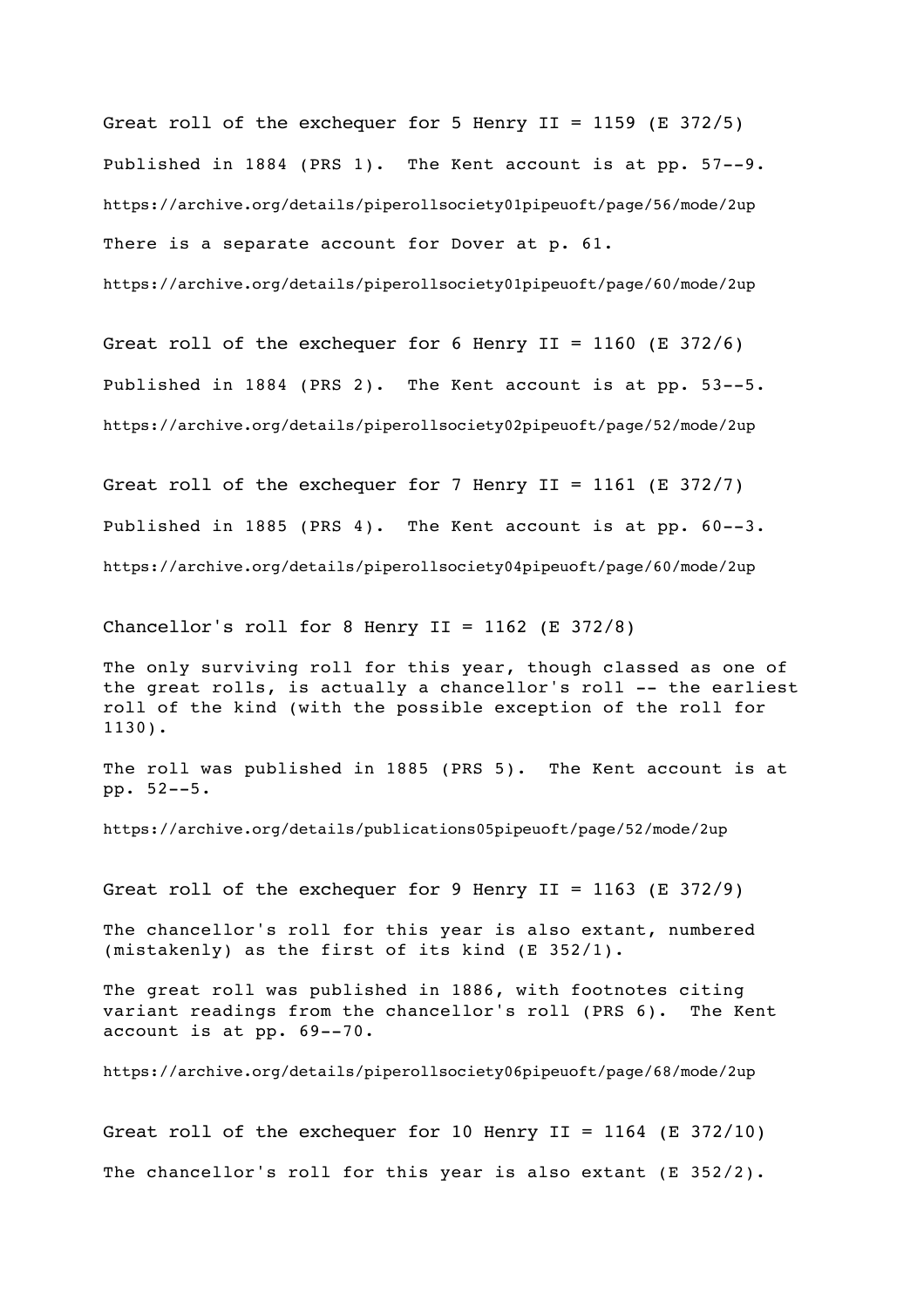The great roll was published in 1886, with footnotes citing variant readings from the chancellor's roll (PRS 7). The Kent account is at pp. 39--40.

https://archive.org/details/piperollsociety07pipeuoft/page/38/mode/2up

Chancellor's roll for 11 Henry  $II = 1165$  (E 372/11)

For this year both rolls survive, but they have become transposed. The roll classed as the great roll (E 372/11) is actually the chancellor's roll; the roll classed as the chancellor's roll (E 352/3) is actually the great roll.

The chancellor's roll was published in 1887, with footnotes citing variant readings from the great roll (PRS 8). The Kent account is at pp. 102--9.

https://archive.org/details/piperollsociety08pipeuoft/page/102/mode/2up

Great roll of the exchequer for 12 Henry II = 1166 (E 372/12) Published in 1888 (PRS 9). The Kent account is at pp. 110--15. https://archive.org/details/piperollsociety09pipeuoft/page/110/mode/2up

Great roll of the exchequer for 13 Henry II = 1167 (E 372/13)

The chancellor's roll for this year is also extant (E 352/4).

The great roll was published in 1889, with footnotes citing variant readings from the chancellor's roll (PRS 11). The Kent account is at pp. 196--202.

https://archive.org/details/piperollsociety11pipeuoft/page/196/mode/2up Part of it is reproduced by Johnson and Jenkinson 1915, pl. VIII. https://archive.org/details/englishcourthand01john/page/106/mode/2up

Great roll of the exchequer for 14 Henry II = 1168 (E 372/14) The chancellor's roll for this year is also extant (E 352/5). The great roll was published in 1890, with footnotes citing variant readings from the chancellor's roll (PRS 12). The Kent account is at pp. 208--14.

https://archive.org/details/greatrollofpipef1218grea/page/208/mode/2up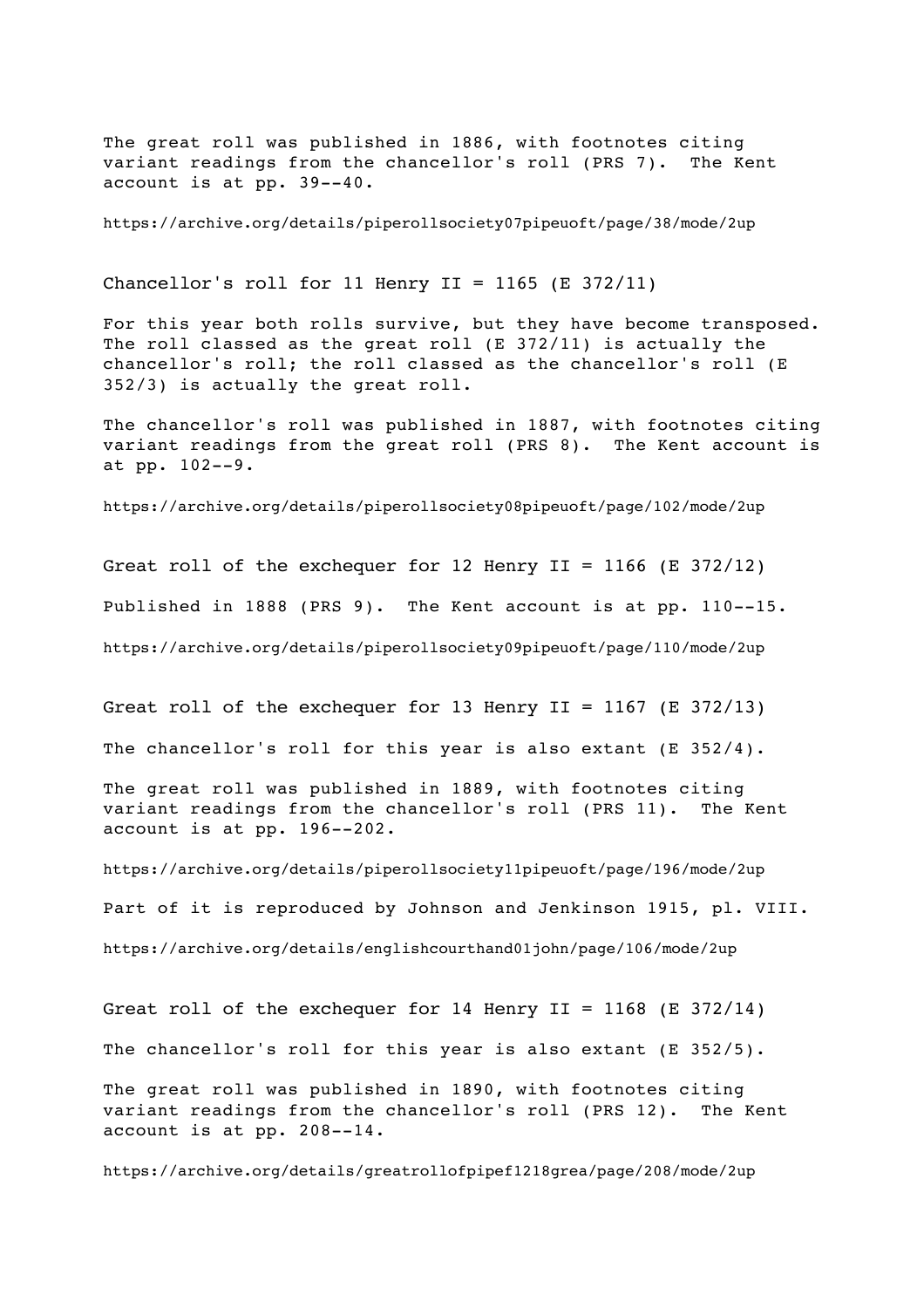There is a separate account for the archbishopric at pp. 153--6. https://archive.org/details/greatrollofpipef1218grea/page/152/mode/2up

Great roll of the exchequer for 15 Henry II = 1169 (E 372/15) Published in 1890 (PRS 13). The Kent account is at pp. 160--6. https://archive.org/details/piperollsociety13pipeuoft/page/160/mode/2up

Great roll of the exchequer for 16 Henry II = 1170 (E 372/16) Published in 1892 (PRS 15). The Kent account is at pp. 156--61. https://archive.org/details/piperollsociety15pipeuoft/page/156/mode/2up

Great roll of the exchequer for 17 Henry II = 1171 (E 372/17) Published in 1893 (PRS 16). The Kent account is at pp. 136--43. https://archive.org/details/piperollsociety16pipeuoft/page/136/mode/2up

Great roll of the exchequer for 18 Henry  $II = 1172$  (E 372/18) Published in 1894 (PRS 18). The Kent account is at pp. 134--40. https://archive.org/details/piperollsociety18pipeuoft/page/134/mode/2up

Chancellor's roll for 19 Henry II = 1173 (E 372/19)

For this year both rolls survive, but they have become transposed. The roll classed as the great roll (E 372/19) is actually the chancellor's roll; the roll classed as the chancellor's roll (E 352/6) is actually the great roll.

The chancellor's roll was published in 1895, with footnotes citing variant readings from the great roll (PRS 19). The Kent account is at pp. 79--89.

https://archive.org/details/piperollsociety19pipeuoft/page/78/mode/2up There is a separate account for the archbishopric at p. 90. https://archive.org/details/piperollsociety19pipeuoft/page/90/mode/2up An entry regarding work at Rochester castle turns up in the Surrey account at p. 91.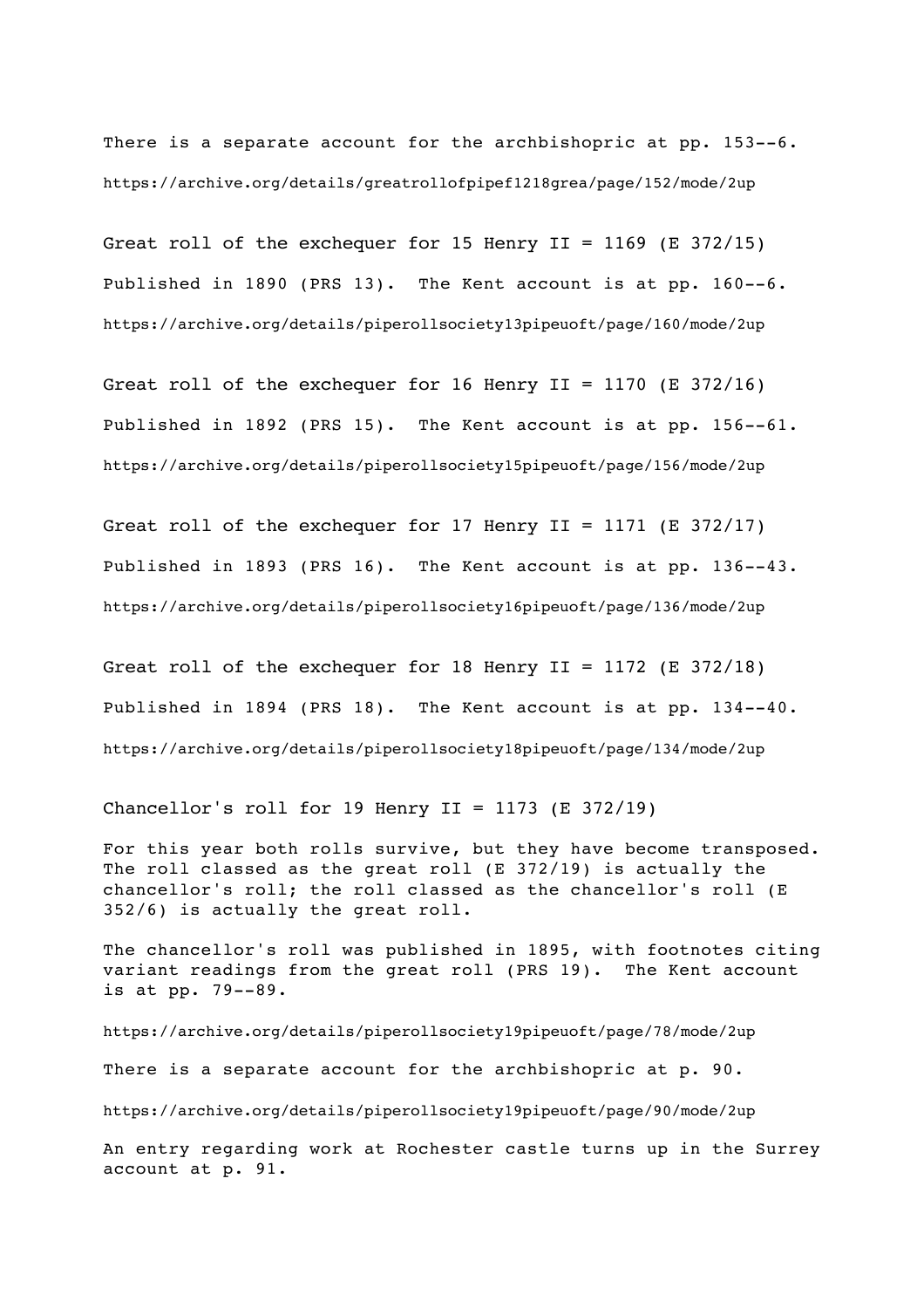Great roll of the exchequer for 20 Henry  $II = 1174$  (E 372/20)

The chancellor's roll for this year is also extant (E 352/7).

The great roll was published in 1896, with footnotes citing variant readings from the chancellor's roll (PRS 21). The Kent account is at pp. 1--2.

https://archive.org/details/piperollsociety21pipeuoft/page/n15/mode/2up

Only the revenue accruing to the king from Saint Augustine's while the abbacy was vacant is accounted for here. The sheriff was too busy to attend; his accounts for this year are postponed to the following roll.

Chancellor's roll for 21 Henry  $II = 1175$  (E 372/21)

For this year both rolls survive, but they have become transposed. The roll classed as the great roll (E 372/21) is actually the chancellor's roll; the roll classed as the chancellor's roll (E 352/8) is actually the great roll.

The chancellor's roll was published in 1897, with footnotes citing variant readings from the great roll (PRS 22). The postponed Kent account for 1174 is at pp. 207--12.

https://archive.org/details/piperollsociety22pipeuoft/page/206/mode/2up

The Kent account for the current year is at pp. 212--21.

https://archive.org/details/piperollsociety22pipeuoft/page/212/mode/2up

By 1898, with its membership and its income on the decline, the Pipe Roll Society decided that it had to cease work, without achieving its purpose.

It resumed operations in 1903, but on a different plan. The use of record type was abandoned. From here onwards, the text was transcribed in an "extended" form, and any abbreviations which were kept were regularized. Each volume now began with an introduction, provided (1904--15) by J. H. Round.

Great roll of the exchequer for 22 Henry II = 1176 (E 372/22)

The chancellor's roll for this year is also extant (E 352/9).

The great roll was published in 1904, with footnotes citing variant readings from the chancellor's roll (PRS 25). The Kent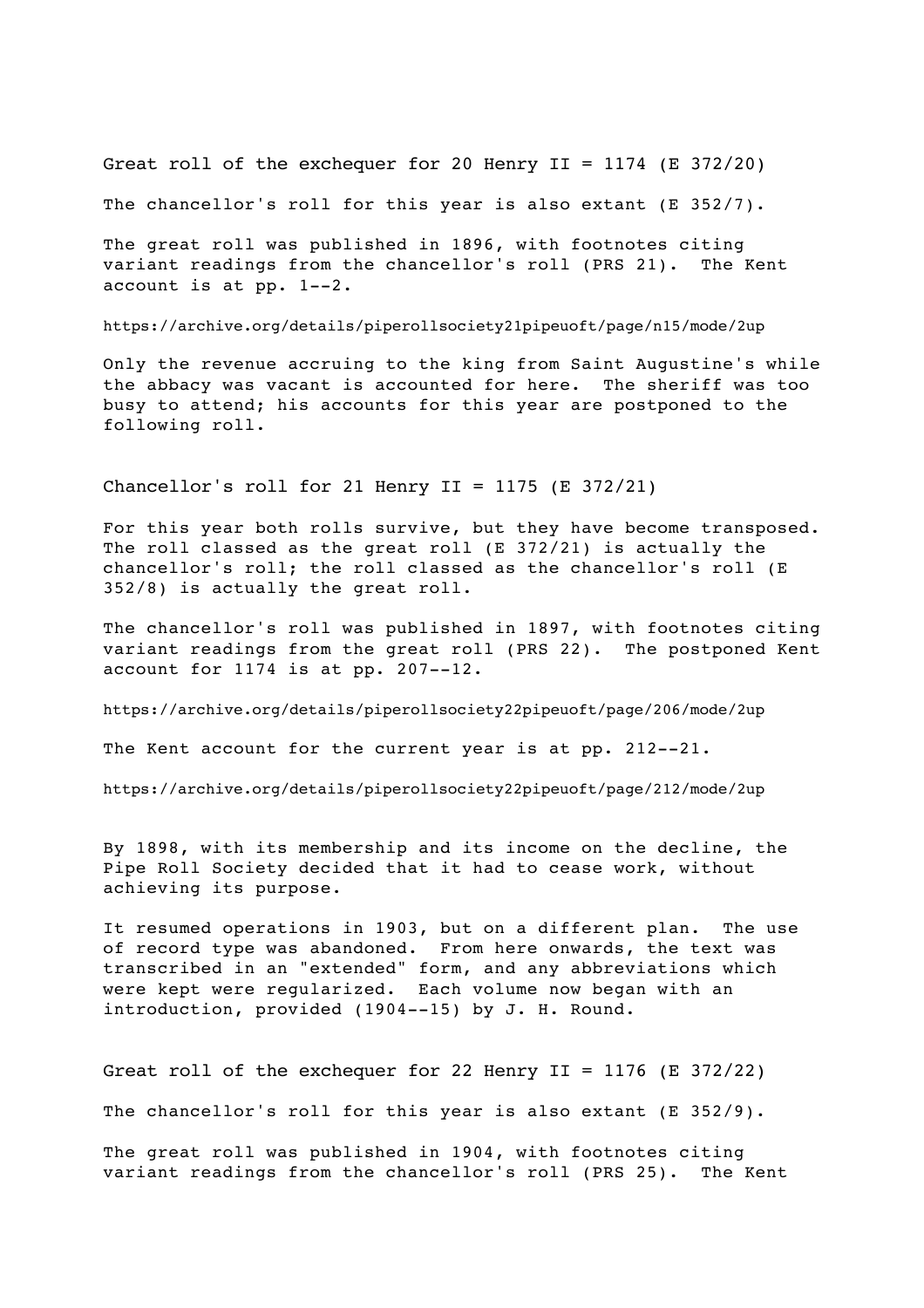account is at pp. 205--11.

https://archive.org/details/piperollsociety25pipeuoft/page/n239/mode/2up

Great roll of the exchequer for 23 Henry II = 1177 (E 372/23)

The chancellor's roll for this year is also extant (E 352/10).

The great roll was published in 1905, with footnotes citing variant readings from the chancellor's roll (PRS 26). The Kent account is at pp. 202--8.

https://archive.org/details/piperollsociety26pipeuoft/page/202/mode/2up

Great roll of the exchequer for 24 Henry II = 1178 (E 372/24)

The chancellor's roll for this year is also extant (E 352/11).

The great roll was published in 1906, with footnotes citing variant readings from the chancellor's roll (PRS 27). The Kent account is at pp. 120--4.

https://archive.org/details/piperollsociety27pipeuoft/page/120/mode/2up

Chancellor's roll for 25 Henry II = 1179 (E 372/25)

For this year both rolls survive, but they have become transposed. The roll classed as the great roll (E 372/25) is actually the chancellor's roll; the roll classed as the chancellor's roll (E 352/12) is actually the great roll.

The chancellor's roll was published in 1907, with footnotes citing variant readings from the great roll (PRS 28). The Kent account is at pp. 115--20.

https://archive.org/details/piperollsociety28pipeuoft/page/114/mode/2up

Great roll of the exchequer for 26 Henry II = 1180 (E 372/26)

The chancellor's roll for this year is also extant (E 352/13).

The great roll was published in 1908, with footnotes citing variant readings from the chancellor's roll (PRS 29). The Kent account is at pp. 142--8.

https://archive.org/details/piperollsociety29pipeuoft/page/142/mode/2up

Great roll of the exchequer for 27 Henry III = 1181 (E 372/27)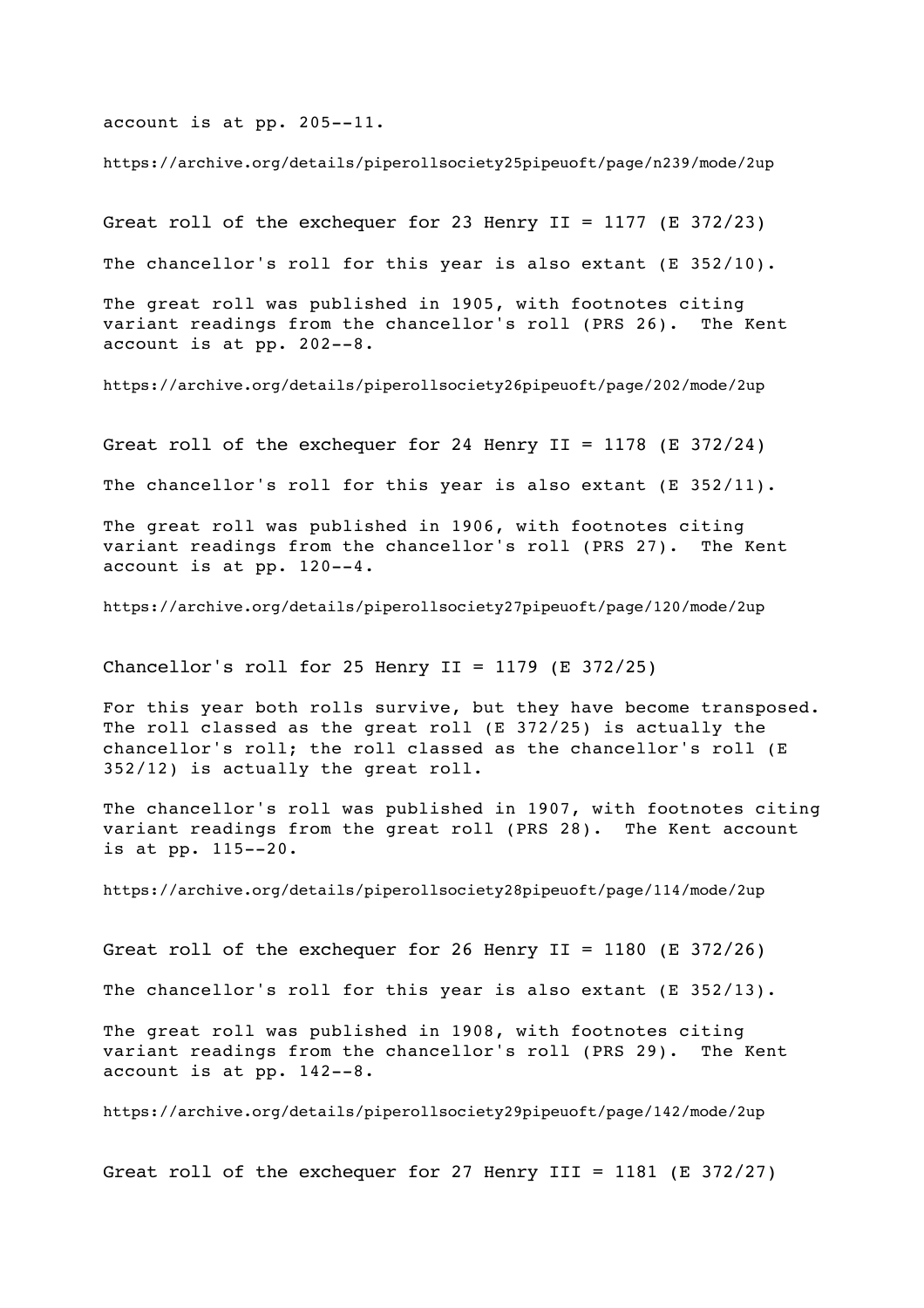The chancellor's roll for this year is also extant (E 352/14).

The great roll was published in 1909, with footnotes citing variant readings from the chancellor's roll (PRS 30). The Kent account is at pp. 146--52.

https://archive.org/details/piperollsociety30pipeuoft/page/146/mode/2up

Great roll of the exchequer for 28 Henry II = 1182 (E 372/28) Published in 1910 (PRS 31). The Kent account is at pp. 149--55. https://archive.org/details/piperollsociety31pipeuoft/page/148/mode/2up There is a list of unrecoverable debts from Kent at p. 1. https://archive.org/details/piperollsociety31pipeuoft/page/xxxvi/mode/2up

Great roll of the exchequer for 29 Henry II = 1183 (E 372/29) The chancellor's roll for this year is also extant (E 352/15A). The great roll was published in 1911, with footnotes citing variant readings from the chancellor's roll (PRS 32). The Kent account is at pp. 154--60.

https://archive.org/details/piperollsociety32pipeuoft/page/154/mode/2up

Great roll of the exchequer for 30 Henry II =  $1184$  (E 372/30) Published in 1912 (PRS 33). The Kent account is at pp. 143--52. https://archive.org/details/piperollsociety33pipeuoft/page/142/mode/2up

Great roll of the exchequer for 31 Henry II = 1185 (E 372/31) Published in 1913 (PRS 34). The Kent account is at pp. 223--34. https://archive.org/details/piperollsociety34pipeuoft/page/222/mode/2up There is a separate account for the bishopric of Rochester (which had been in the king's hand while the archbishopric was vacant) at pp. 239--40. https://archive.org/details/piperollsociety34pipeuoft/page/238/mode/2up

Great roll of the exchequer for 32 Henry II = 1186 (E 372/32)